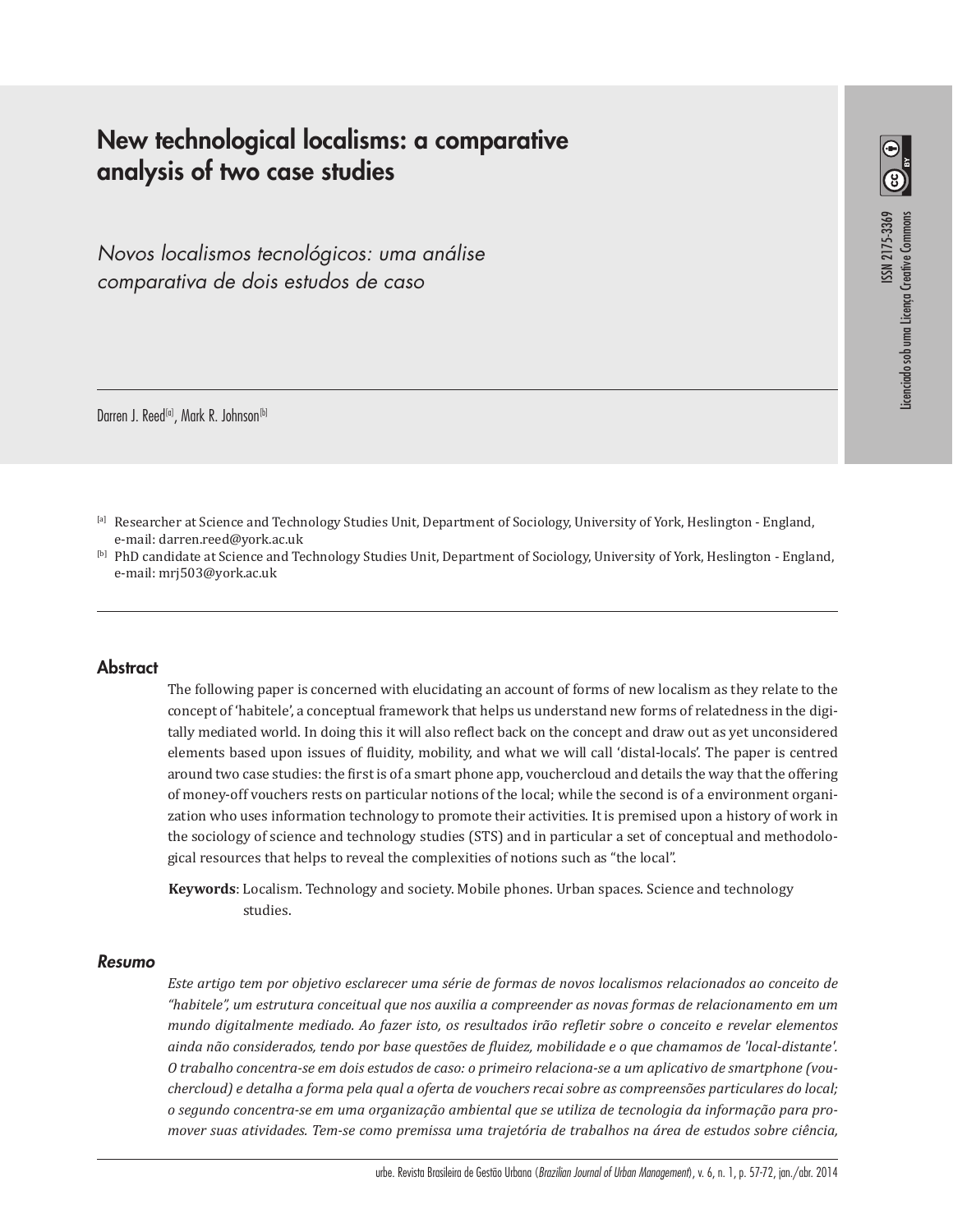*tecnologia e sociedade (CTS) e, em particular, um conjunto de recursos conceituais e metodológicos que auxiliam a revelar as complexidades de conceitos como "o local".* 

*Palavras-chave: Localismo. Tecnologia e sociedade. Celulares. Espaços urbanos. Estudos de ciência e tecnologia.*

# **Introduction**

The following paper is concerned with elucidating an account of forms of new localism as they relate to the concept of "habitele", a conceptual framework that helps us understand new forms of relatedness in the digitally mediated world. In doing this it will also reflect back on the concept and draw out as yet unconsidered elements based upon issues of fluidity, mobility, and what we will call 'distal-locals'. It is premised upon a history of work in the sociology of science and technology studies (STS) and in particular a set of conceptual and methodological resources that helps to reveal the complexities of notions such as 'the local'. By drawing on two distinctive case studies, generated as part of a European project exploring contemporary uses of information technologies, we will seek to unpick two important areas relating to the use of mobile phone applications and the interaction between the online and offline behaviour of individual human users.

Firstly these two case studies will illustrate the fluid construction of multiple concepts of the local, and related to this the flattened relationship between the local and global this multiplicity of localities serves to highlight. Secondly the paper will explore the dynamics of representation and performativity in these two studies in the tension between their outward appearance and the metrics by which they function, and the wider political discourses they each tie into. In so doing we will begin to detail a form of 'new localism' in the configurational dynamics of new information communication technology, specifically as it is deployed as part of a form of 'digital envelope' or 'habitele' (BOULLIER, 2011). This outline and provide the basis for further exploration of the relationship between personal and portable technologies, and the notions of "locality" they enable or create.

#### **New localism**

The term "new localism" was used by Amin and Thrift (2002) to describe the realisation in urban studies that the economic relationships between the local and the global were not necessarily destructive (seen in for example 'local economic disintegration' (AMIN; THRIFT, 2002, p. 55). They sketch out a process of globalisation and the realisation in the 1990s of the integration of local and global, a concept supported with academics such as Piore and Sabel (apud AMIN; THRIFT, 2002, p. 55) claiming that ''a growth in demand for design-intensive goods favoured a return to local networks of specialised and interdependent firms". In focusing on the proximate nature of existing conceptions of the local, Amin and Thrift (2002, p. 55) assert that "The new localism is producing a new "urban governmentality" […] centred on the powers of spatial proximity (intensity of face-to-face transactions, local knowledge transfers, agglomeration economies)". While we recognise the origin of this term, we would adapt its application and definition to incorporate an STS framing, and in doing so move away from the above emphasis on spatial proximity to show that distality is, in certain situations, an equally important factor to our understanding of locality. In doing so, we would like to engender a 'performative' approach to what we will call "multiple locals".

This conception of multiple locals is tied to the theoretical framework of mobilities, which "argues against the ontology of distinct 'places' and 'people'. Rather there is a complex relationality of places and persons connected through both performances [...] and performativities" (HANNAM; SHELLER; URRY, 2006, p. 13). Whereas prior understandings of new localism emphasized both a geographical and an economic aspect to the term, we instead refocus upon the importance of movement, connectivity, and the fluidity of both personal and collective identities. In this vein, Nigel Thrift (2003, p. 3) reminds us that "the world is not a reflection, but a continuous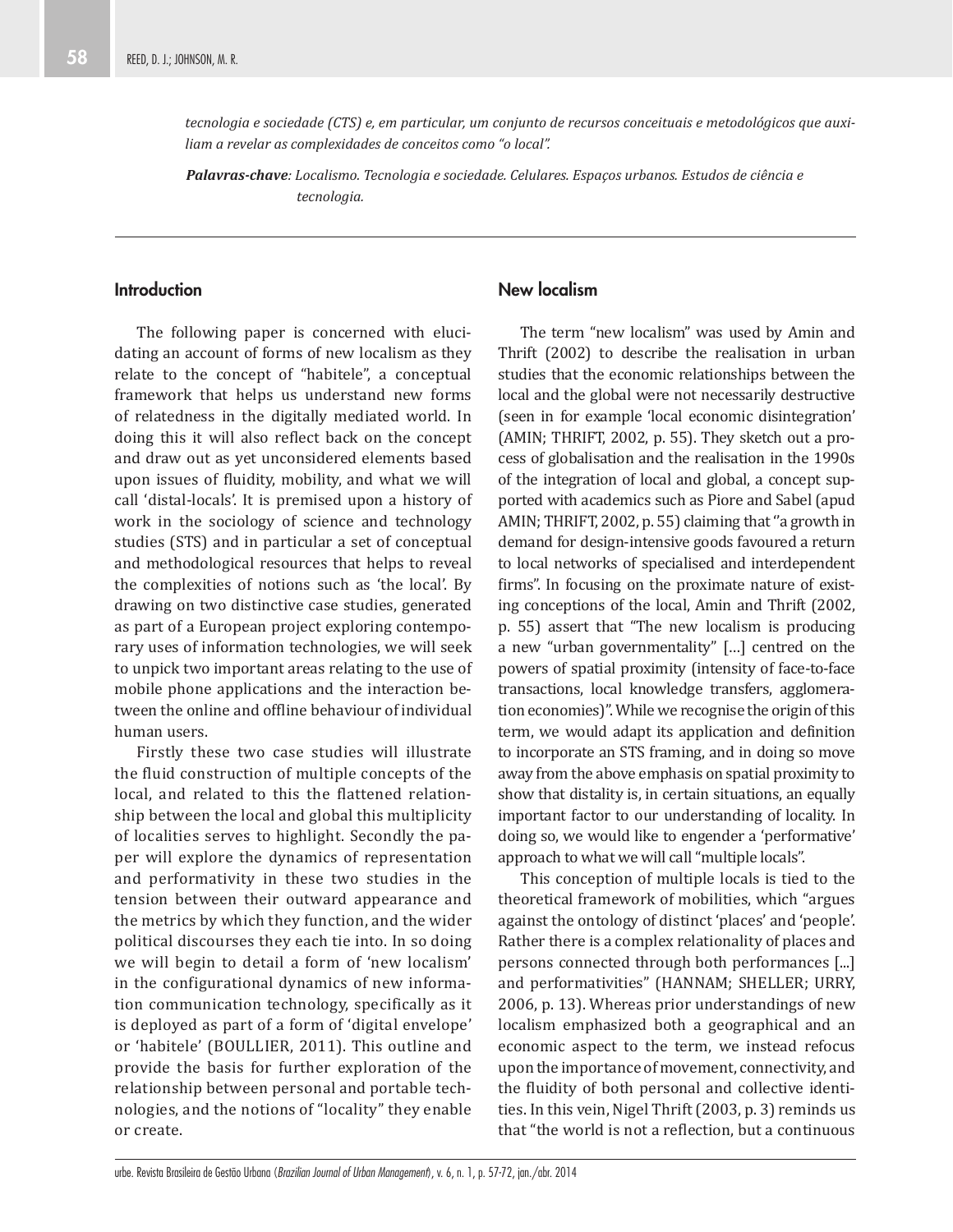composition" — what constitutes localities is in constant flux. Likewise Law and Urry (2004) point us towards the 'enactment' of society, much as the mobilities turn in sociology (HANNAM; SHELLER; URRY, 2006), and social geography, understands the previously construed static urban space as a continually composed and enacted phenomenon.

Such complexities are captured in the idea of 'motility' — the potential for mobility (REED; WEBSTER, 2010) — and twin notions of performances and performativities, where the first is afforded by the latent character of the second. We thus understand "new localism" to be situated within this conceptual and epistemological domain. Rather than a predictor of urban economic change, we re-orient the term to the practical instantiation of the local in, and through, actor-networks. This is to say this paper will show the methods by which "the local" is created by, and within, specific kinds of actor-network, and what effects the creation of these localities has on those who either live within the geographical domain they enclose, or those who are distal to the locality's geographical region but are nevertheless able to connect to it using personal digital technology. This term of "new localism" is meant to do two pieces of work: Firstly it notifies the reader of a novel state of affairs (made possible by the advent of mobile digital envelopes, for example), and secondly the continual novelty and newness of (and hence frailty) of the activities of making some set of arrangements local. Both case studies and their attendant actants, trade on and off what Lippard (1997) has coined as the "lure of the local", that is the local as both potential and desire. It is in the *realisation* of the local that we find our analytic insight.

# **Background**

The Habitele project, as conducted by Sciences Po Paris in conjunction with research institutions around the world, provides a theoretical and conceptual framework for better understanding the management of social worlds in the 21st century. Building on the traditions of Bruno Latour and Pierre Bourdieu (among others) the concept of Habitele allows us to perceive the ways in which we, both as individuals and as groups, attempt to manage, control, and systematise our interactions in an increasingly connected planet. Habitele "is used to label the various distant connections with various social worlds that we are able to handle by carrying devices (phone, credit cards, IDs, keys and access cards) and traces that keep us in touch with these worlds" (BOULLIER, 2011, p. 3). The word is premised upon 'habit' translated in English as 'outfit', 'habitacle' meaning something like 'inhabited compartment' (BOULLIER, 2011). This emphasis upon the ability to wear certain kinds of devices — and the affordances they provide — is key to our understanding of new localism and the ways in which multiple localities are created, managed and navigated. The Habitele project involved a series of one-to-one interviews premised upon extracted mobile phone data. This was a two-stage process. The first part involved gathering information about typical usage of the mobile as it relates to relationships and practices and extracting use data from the phone in the first interview, and then reflecting on visual presentation of that extracted data in the second interview. This was done by presenting visual statistical data derived from the phone to the interviewee in the second interview. In addition, and based on the full range of interviews, the UK team drew up five case studies which exemplified or more closely studied the features exhibited in the interview.

An understanding of Habitele rests upon various information communication technologies (the mobile phone for example) as series of 'universal terminals' (BOULLIER, 2011) for various mechanisms of 'affiliation', 'accessibility' and 'traceablity' and looks to combine this understanding with existing analysis of digital artefacts such as the credit card, identity card, and the like. These elements of affiliation, access and traceability are seen to combine to form an 'envelope' or container for complex digital identities that, due to the mobile nature of the phone, become 'wearable' in way not seen before: we physically carry this digital identity with us and it becomes an interface between the world and those collected digital affiliations, access points and traces.

The theory of habitele, around which the case studies are organised, is premised therefore upon the changing status of the 'connected being' in society (BOULLIER, 2011, p. 4). There is seen an anticipated change to 'an alert state of mind', born of continuous connection and accountability; the foregrounding of the 'everyday interaction' based on continual mutual 'awareness'; and the need to attain new skills of coordination due to the inherent 'traceability' of digital behaviours. As we will show these factors all play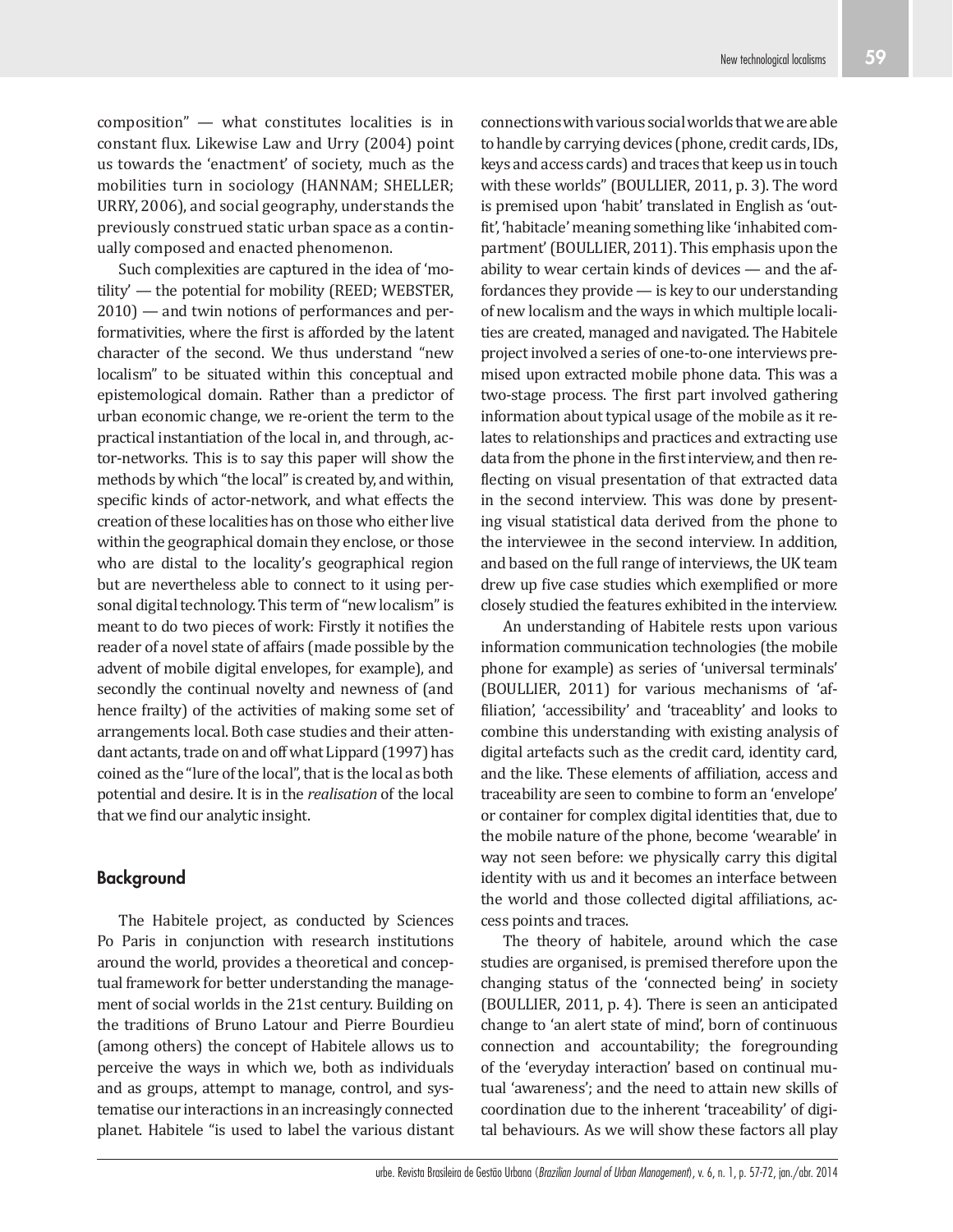their roles in constructing the new localism we seek to explore. In addition, this connected being is able to switch between 'social worlds', understood as the various separate trans-proximate affiliations afforded by digital technologies (or intimacy at a distance), a significant break from the existing understandings of new localism covered earlier in this paper. The following case studies respond to this conceptual foundation by drawing on particular elements of the habitele conceptual model.

The habitele model proposes the following hypotheses, which are useful when thinking about new forms of localism (Table 1):

**Table 1** - Showing four habitele "hypotheses"

| Hypothesis 4: Habitele is part of a "new mode of privacy as shared?"                      |
|-------------------------------------------------------------------------------------------|
| Hypothesis 3: Habitele is a "specific and shared regime of attention (alert<br>or watch)" |
| <b>Hypothesis 2:</b> Habitele is a process of "commutation between social worlds"         |
| <b>Hypothesis 1:</b> Habitele is a "personal globalization process"                       |

Source: BOULLIER, 2011.

# **Case studies**

The two case studies reported here were part of the UK team's efforts to investigate the habitele concept<sup>1</sup>. The first is based on a software application called Vouchercloud, the second on a local community group called St. Nicolas Fields. Both the case studies elucidated upon here connect the individual to wider "society" in distinct (though very different) terms and produce different forms of traceable online behaviour:

- Vouchercloud generates user data which follows the user and serves to contribute to hidden metrics, thereby leaving a lasting mark on the application which can be traced;
- the St. Nicholas Fields organisation meanwhile tethers digital behaviour to a particular local region, whilst creating an historical archive through the documentation of its activities online.

The chosen case studies both have an interesting spatial/geographical quality, with the first situated in a 'real' urban space, while second situated in the 'virtual' space of interactive software. The 'affordances' (GIBSON, 1977) of the spatial/geographical in one case and the algorithmic/interactive in the other are foregrounded as firstly active (in that they constrain and direct opportunities to act) but also dynamic (in that they change over time). A key element of these affordances is the ability to connect, record and track 'affiliates'. In the first case study this involves the software tracking of users activities, while in the second case study this amounts to the various lines of communication (open days, web page etc.), registers (e.g. visitor books, email lists etc.) and memberships of the organisation. We will draw these elements together to talk about various forms of 'metrics'. In the case of Vouchercloud these metrics are attached to individual 'profiles' as identity (LATOUR et al., 2012) while the St. Nicholas Fields case study they will be attached to issues of (political) identity.

We will bring our analysis to life by conceiving of a novel analytic strategy. We will start by identifying the 'promissory' nature (MICHAEL, 2000; BROWN; MICHAEL, 2003) of the software in one case and the service in the other and then pursue this promissory foundation through a projection of its logical outcomes. In so doing we will move from a notion of identity as something inherent in the software or service, or something tethered inseparably to a geographical location, to one that that sees identity as the outcome of agency and practice. We will move from a representational to a performative idiom in the terms set out by the theorist Andrew Pickering (1994) in order to understand the performativity of new localism. In following this methodological path we will reveal the complexities of understanding the 'local' in contemporary instances of identity formation and performance through technologies. Each study exemplifies various forms of 'affiliation', 'accessibility' and 'traceablity' in line with an appreciation of the changing status of the connected being as positioned within novel envelopes of digital activity and identity, and these in turn serve to highlight the fluidity and constant changeability of "the local".

#### **Case study one: Vouchercloud**

The number of applications available for smartphones has grown significantly in recent years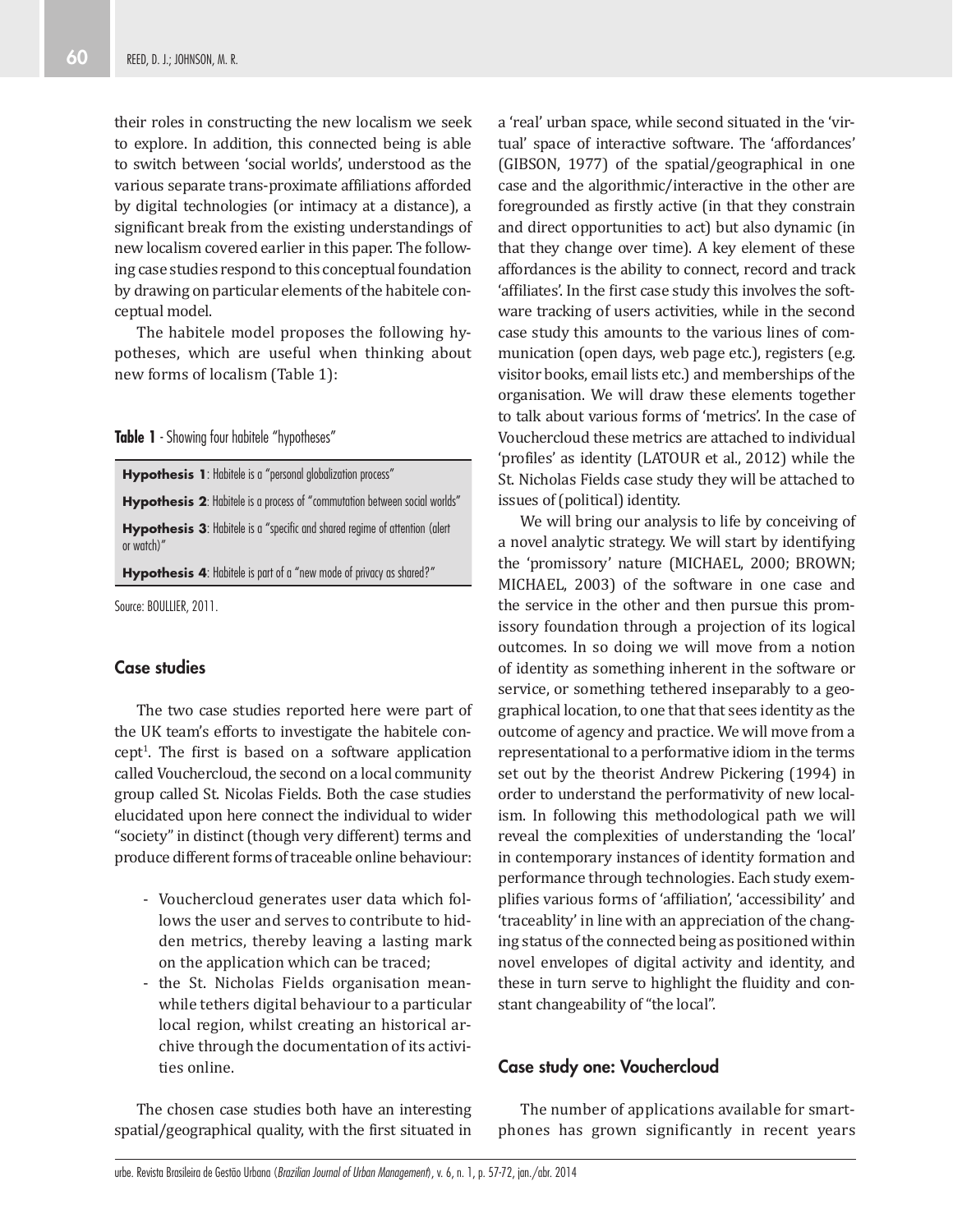into a profitable and diverse market. One subset of this is the rise of the so-called 'voucher application' such as Groupon, Wowcher, Vouchercodes, Dealcloud and the application focused on in this paper, Vouchercloud. These are designed to save the user money by either giving them access to money-off vouchers, or alerting them to the 'special offers' of businesses (primarily retail and service outlets). Vouchercloud itself is a relatively new voucher application for iOS (iPhone) and Androidbased smart phones.

Vouchercloud geo-locates the user through the Global Positioning System (GPS) software in their mobile phone, and subsequently the deals in the user's vicinity, allowing shoppers and users to find deals near them. The actual transaction occurs through various practices, including passing a alphanumerical code, or pictorial QR (Quick Response code), to a physical retailer, or making a payment via the mobile phone application to an online retailer. Most voucher applications are national or quasi-global in range, and use GPS mapping to alert users to deals within their vicinity, serving as a more modern variation of printable vouchers and producing a personal envelope of vouchers which may be redeemed at any time. The most important aspect of the voucher principle is the 'local deal', i.e. the opportunity to receive reductions on products and services in places proximate to the user. As above, the Habitele project rests in large part upon understanding the mobile phone as a "universal terminal" for several key mechanisms (BOULLIER, 2011, p. 3), which are reflected in such software. We can pursue these mechanisms through the concepts of "affiliation", "accessibility", and "traceability", which this section will now explore in relation to the Vouchercloud application.

# **Affiliation**

Understanding the concept of *affiliation* for this application comes down to three forms: (i) a triangle of affiliations between the user, the company offering the voucher, and the Vouchercloud software; (ii) a relationship between the user and the particular "locale" (whether 'real' or 'virtual') they are occupying at any given time; and (iii) that between users and non-users (with the potential to generate new users). Each affiliative format centres around a particular configuration of numerical metrics.

(i) The first form of affiliation begins with a pair of interrelated metrics which determines whether big companies — likely to be the early adopters of the application — will sign up to such a service. Large national outlets will only sign up to a service such as Vouchercloud if they have a reasonable expectation of profitable return from the increased numbers of visitors. To expect an increase that will offset the cost of signing up to the service, a large outlet must be of a sufficient size, a sufficient level of visibility, and have a sufficient number of people across the country who visit that outlet to make it worthwhile to boost their attendance (though they may also bring new attendees in via the app). Hence an initial issue for such companies is how many users there are of the application. Conversely, the most important part of this equation – the users – will only be motivated to sign up if there exists at least one outlet which they attend regularly enough to merit the effort of signing up to Vouchercloud. For each locality (and as we will see, the application rests on a formulation of multiple local-ities) within Vouchercloud, therefore, these dual, and mutually affirming, metrics are at work to "get the service started".

Once this takes place, another metric comes into play which affects the ability and willingness for individual outlets (or small chains) to sign up; being smaller means they may be unable to afford the initial costs, but once the number of signups in a particular *locality* exceeds a certain number, it may be profitable for them to join the service. In this sense, the 'local offers' are initially the consequence of national or global business, and only later do the 'local businesses' become involved. The social space of the Vouchercloud is thus constructed by significant amounts of localised data. Hannam, Sheller e Urry (2006, p. 11) point out that dynamic social spaces are increasingly composed of 'information flows', "[m]obilities research thus also includes movements of images and information on local, national and global media". The 'smart' or 'sentient' city is an assemblage of information, practices and people and the technologies that sustain these information practices are nodes and moorings in complex relationships, in this case between the user, Vouchercloud, and services of different 'sized' businesses.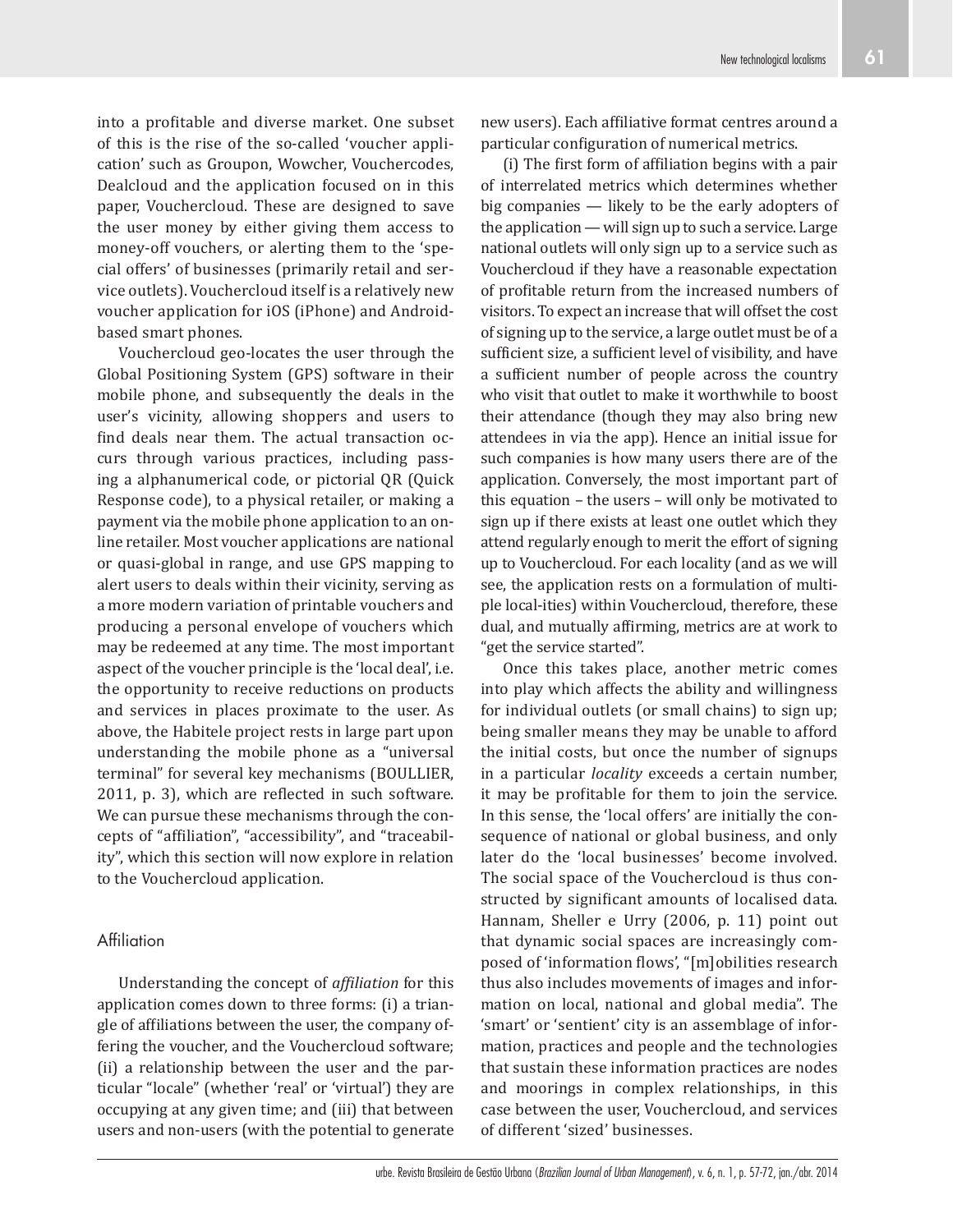Whilst national companies will naturally focus upon national metrics and local companies upon local ones, the relationship between national and local companies shows more complexity. As the above paragraph shows, the metrics for local companies are dependent on those generated by larger national companies. They will require sufficient engagement and interest from large companies to join Vouchercloud themselves — small companies or individual outlets are unlikely to be able to "take the risk" of offering vouchers across such a wide network without a network of sufficient size already in place. This network is ultimately dependent on the data gathered by users from their personal data ecosystems. In this way specific forms of local Vouchercloud services arise via the utilisation of user data. This forms a two-step progress; firstly "data generation" takes place on the individual mobile phones of users based on where they are, what vouchers they browse, and what vouchers they purchase and use. Secondly, this data is relayed to Vouchercloud so as to develop forms of locality without the express knowledge or understanding of those within that locality (although users are required to consent to this process to use the application).

Such processes result in a *recursive construction of the local* — the potential for local vouchers entices new users into the system, who generate data which is then used to adjust "the locale", which is then used as the basis of the software when other users join. This back-and-forth construction of "the local" is essential to Vouchercloud's success and must be done anew in each locality, even if the larger companies with which the process "begins" differ. A snowball effect is generated where the more actors there are contributing to the creation of one locality, the greater the number of actors (either individual users or small business users) will either be inclined to join or investigate the service or sign up themselves. In this way the service's proclamation of global reach and global applicability remains true, but only by generating an accumulation of smaller local versions of the service. The software in the Vouchercloud application thus works to organise and define location. It overlays the geographical space with 'code' and 'algorithms' in line with what has been called 'software sorted geographies' (GRAHAM, 2005) and turns the urban space into a performative space (CRANG; GRAHAM, 2007; GRAHAM; MARVIN, 2001).

(ii) The second form of affiliation is between the user and the "locale" that the software locates them within. Vouchercloud claims a national or global identity but as we have seen its software constructs a multiplicity of different localities. Each different area has its own locale within the software which users may move between, and the user's interaction with Vouchercloud and service companies is enabled only by the user associating with one of the software's many localities. However, the claim that 'deals' are tailored entirely to "the local" is equally false, for they are influenced by users, and users do not restrict themselves to a single locality. This is not because the data itself is global, but that rather the same pieces of data — those pertaining to individual users — circulate between multiple localities along with their users. Much as Law and Urry (2004) point us towards the 'enactment' of society, the broader realm of "society" is enacted in multiple localities by users who move between them. This fluidity of local identity is interesting to example due to the way Vouchercloud deals with it. On the one hand it is expected that users will move between localities — the application can be manually or automatically updated to change offers based on the user's location. However, this changing of locality means that the metrics of user data that make up each locality within the software are not limited to those truly "local" to the area. As well as those who are not "local" to an area but merely passing through, there will also be those who still consider themselves "local" or particularly connected to a specific city, but who are no longer geographically proximate.

This could take two different and opposite forms. There are people who become newly local to a city for example, students moving to a city for university, and now wish to keep up to date with the city after returning or home, or when home during the holiday or those who are temporarily local under certain conditions. These conditions might include those who commute to, or through, the city, or those with a partner in a city who they routinely stay with. On the other hand, there may be those who have lived within a city for a long period but have moved away to work elsewhere, but still consider the previous city to be their home, and may use offers when they return to their city temporarily. It could also include people passing through a city who wish to get a single meal.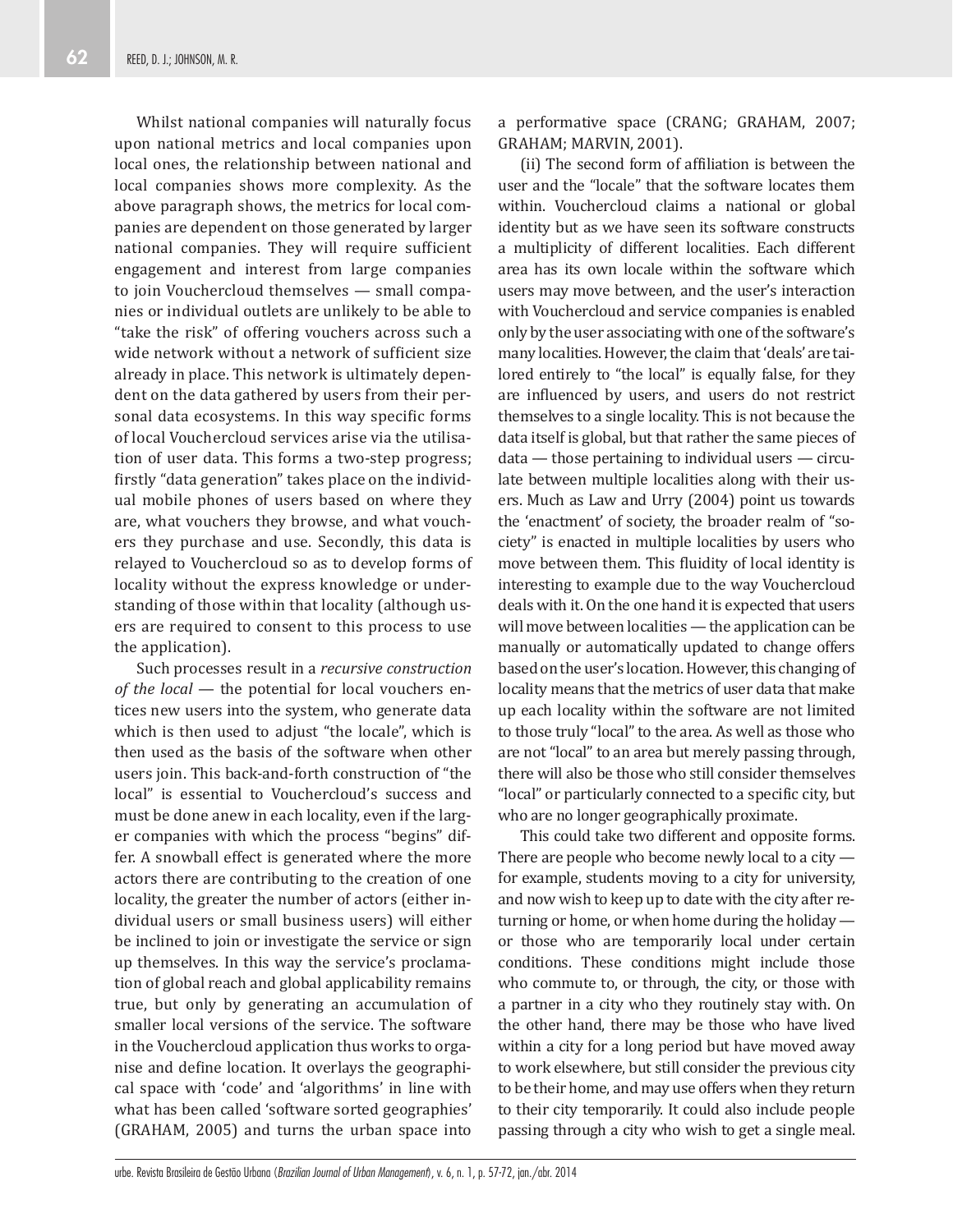All of these groups, although not "local" in the sense of maintaining geographical residence within the area, are included in Vouchercloud metrics.

These nuances point towards the potential for future work examining varying forms of "locality" beyond merely living in a city, or having familial connections to a city which are renewed during holidays, visits, etc, and how these "non-proximate locals" (as a description of groups of actors) interact with services and goods which are ostensibly local in nature. This kind of mobility allows users to switch between different social worlds created by the application, whilst simultaneously the temporary worlds created by the user's mobility are recorded on the application.

The fact that multiple localities can be accessed based on the user's geographical location makes the ability to use vouchers via such an application a "wearable" feature; it is physically attached to the user, travels with them, and becomes an interface between the user and the collected digital affiliations it gives access to. Lastly, a particular form of affiliation is created between users and non-users. Many of the savings Vouchercloud offers are either designed to be redeemed in groups — for example, restaurant offers or are redeemed by an individual within an activity which is often performed by social groups, such as shopping. If a group of individuals uses a voucher one of them acquired, that implies all within the group may have had use for that same voucher; this groupusage of vouchers allows for the application to generate interest and gain new users.

#### Accessibility

At its root 'access' is the opportunity afforded by a material or nonmaterial set of a arrangements to link from one place or person to another. It has become a term applied to the development of technologies and architectures (such as web browsers, transportation, and the built environment) for people with impairments (see, for example, SIERKOWSKI, 2002; EVANS, 2005; CZAJA, 2006, respectively). In the habitele concept, access relates to the opportunity afforded an individual or company to interact with a large number of people, due to the ubiquity of smart phone use, digital data infrastructures (such as current 3G technologies), and single point software distribution services

such as the apple 'app store'. Yet, it quickly becomes clear that just because a piece of software is easily accessible, doesn't mean that it is either downloaded or used.

We therefore need to understand how 'access' to something translates into the conduct of accessing and using. As STS points out technology use is deeply entrenched in social and historical matters through which a technology gains meaning and value (McLAUGHLIN et al., 1999). The concept of access for Vouchercloud is based upon its development as a service from prior notions of offers, paper vouchers and discounts. We might assume that the voucher application is a new innovation made possible by Information communication technologies (ICTs), yet it is interesting to note that the essential characteristics of the voucher application are to be seen in a social history of austerity. The idea of the paper coupon was created by Asa Candler, a partner in Coca Cola Ltd. In 1887, handing out handwritten coupons for free Coke (http:// www.davisad.com/dont-fear-the-mobile-coupon/). This led to "clip out" coupons in newspapers and packaging which entitled users to a small percentage off future purchases, whilst also acting as enticements to try new products or services at reduced prices. The 1990s led to a growth in coupons that could be printed from the Internet and were therefore not limited in supply (though potentially still limited by time, where they could be redeemed, under what circumstances etc.).

The idea of an electronic "e-coupon" was registered in the United States in 2006 by Sprovieri and Malinis (2006), where they describe the possibility of attaining and utilising vouchers through "cell phones, PDAs, or any device with Internet capabilities" (SPROVIERI; MALINIS, 2006, p. 1) as well as PCs. The development of vouchers premised upon the inbuilt location-based facilities of the smart phone meant that rather than having to pre-plan the use of a voucher, a voucher can be *found* (in most cases) *whilst in a retail environment*. This lends a level of accessibility (for the user) to using vouchers that is unique to this form of software. This accessibility is further bolstered by the fact that a major part of the appeal of the smartphone voucher is the ability for it to be used in a number of geographical locations. They can be used by all within a certain country; for example, Vouchercloud operates within several other European nations as well as the United Kingdom.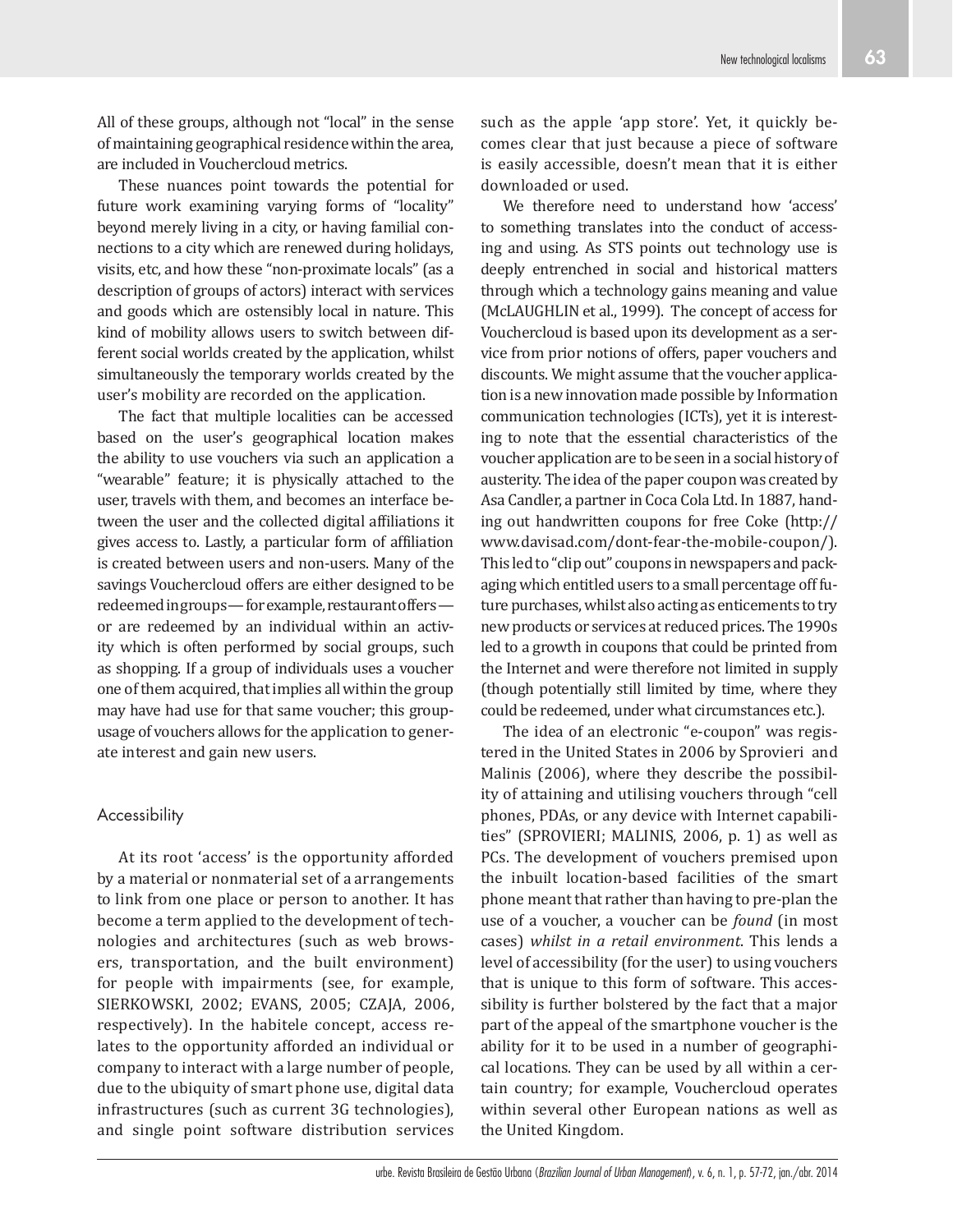The Vouchercloud application functions in such a way that it creates distinct local social worlds for each city, town or area, populates them with data from its users, then enables those users to switch between multiple social worlds whilst on the move (each of which the user will contribute to). This switching between virtual worlds based on physical location is not itself a new concept. For example, search engines will take you to the appropriate toplevel domain name for the location of your IP address (.co, .uk, .com, .fr, etc.) and, whilst most search engines do not release the details of their specific search algorithms, the geographical differences that the search engines implements on the user's behalf are known to affect the outcome of search results. This is both in trivial ways, such as preferring search results in the user's language, and also in more subtle ways, where multiple countries sharing a language will generate varied search results. Similarly, mapping applications locate a person's current position, centre the map around this location, and there are a number of applications which 'geotag' a person's mobile phone (or other ICT) for various purposes, either to alert others to where the person is (in the 'find my phone' feature on the iPhone), or to allow the application to identify restaurants, parking and services that are close by. In this way phones with the capability to automatically update and adjust themselves based on a user's geographical location will also adjust the vouchers displayed during a voucher search if the user moves from one city to another. This means that as a person travels, a new "local" is chosen for them from the database of the phone or application, making "localism" a very mobile and fluid feature.

This crucially means that those who do not reside in a locality nevertheless influence the metrics governing that locality when visiting or merely passing through. The mobilities turn in sociology (HANNAM; SHELLER; URRY, 2006) and social geography understands the previously construed static urban spaces as a continually composed and and enacted phenomenon, and in this way ideas of consumption, cost and the boundaries of locality are changed via each new piece of data that is contributed to the ecosystem. The accessibility of vouchers is thus developed by two related aspects — the ability to move between localities and (in most cases) subsequently secure a voucher, and the ability to secure the voucher when already present in the retail environment, rather than having to plan ahead.

#### **Traceability**

The concept of traceability is also crucial to examine. The software develops an algorithmic "personalisation" of the information broadcast to each user, a system based on the method by which the software acquires user data. Vouchercloud first requires the user to create a profile to access deals. This requires a postcode, email address, gender and date of birth, which are subsequently used in two distinct ways. Postcode information allows for the concept of locality to be connected to the individual user (although this is also done through geolocation, the idea of "home locality" may factor into the software's algorithms), whilst demographic data may similarly have a non-visible algorithmic impact on the deals and offers highlighted by Vouchercloud (in so far as they may target people of a particular age and/or income, etc.). Traceability is the engine of 'personalisation' for the application, which in turn is key to user retention. Knowing who prefers what kind of deal allows for sorting of deals and targeted advertising, but more it provides valuable metrics for the software providers to sell back to the retailers. This form of data doesn't even have to relate to 'outcomes' such as purchasing, but can be indicative data born of the browsing habits of each user (and by extension groups or categories of users). Knowing for example that people of a particular demographic tend to browse certain kinds of deal (those in their 30s looking at particular fashion brands for example) would allow for a marketing strategy tailored to converting browsers to buyers.

Secondly Vouchercloud requires access to the user's location, in that the user cannot use the application without acceding to this request. Geolocation is then used to identify deals in the user's proximity, a service that can only be achieved by limiting the user's privacy and sharing geolocated data. Importantly then the software knows where the person shops, eats etc. Browsing takes on a real world character, with latent or potential retails habits open to scrutiny. The application monitors individual taste and gathers details on both regularly-attended venues and the movement of the user,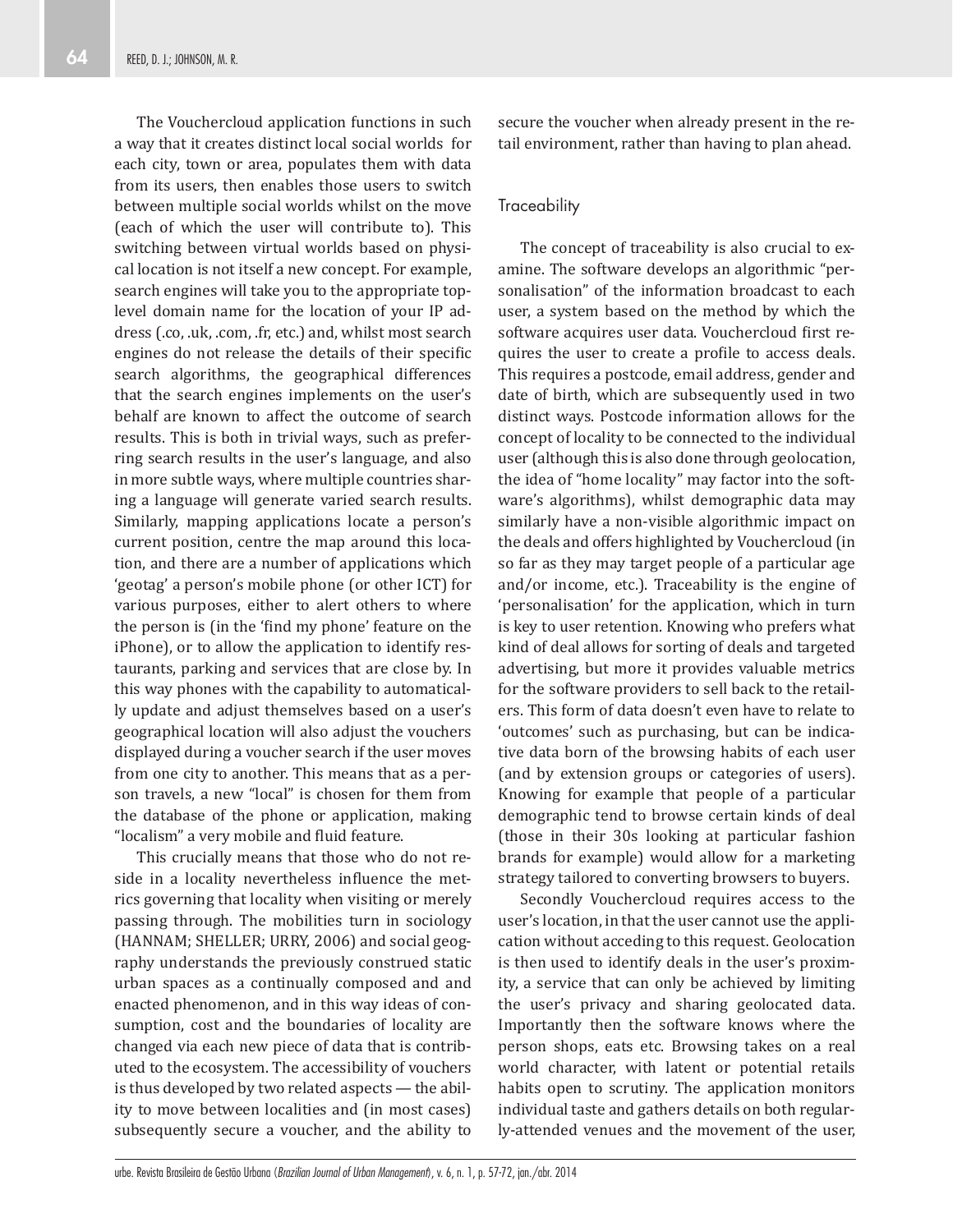opening up user data to be utilised by companies. In this way significant trace data builds up for both the application and the user. The application uses the data to develop and refine its metrics unseen to the user, and a user's purchase history may be easily tracked; for the user, on the other hand, they may develop profiles, favourites and a browsing history that can be used to readily access the samedeals again, find more deals of the same sort, or simply keep track of their actions within a certain locality via tracing the vouchers and offers used. Thus, taken as a whole Vouchercloud is an application, which generates a range of affiliations, enables high accessibility and generates multiple traces of action.

#### **Case study two: St. Nicholas Fields**

St. Nicholas Fields in York, in the United Kingdom, is a nature reserve and environment centre with a strong community and educational agenda. A former rubbish tip, the site now operates as a 24-acre green site uniquely located in the middle of a number of different residences: a traveller's camp, a housing estate with high levels of social deprivation, student residences and more upmarket apartments. At the centre of the nature reserve is a 'environment centre', which is staffed predominantly by volunteers from the city, but with a core of full time people, who maintain the grounds, operate a local recycling service, run tours and talks at the reserve, conduct educational programmes on environmentally sustainable living and host regular events for local residents and their children. The organisation has a strong online presence with an active Twitter feed, Facebook page and Tumblr page. The organisation's website contains static information pages, a blog, and page of videos. Each staff member and volunteer carries mobile phones and have individual staff email addresses. We can draw out particular features by characterising St. Nicholas Fields in terms of "affiliations", "accessibility", and"traceability".

# **Affiliation**

The first term 'affiliation' has a particular resonance with SNF, and by extension other charitable organisations. The notion of various forms of association — as opposed to say 'users' or 'friends' — works well with an organization with a small organising cohort and a dynamic associate membership. Many of those interested in 'getting involved' are students and local people who do not make an ongoing commitment but instead form a dynamic flow of motivated individuals. Indeed, many of the activities of the group are built upon forms of fleeting contact and involvement, although the organization itself interacts with the global and the local in a very different manner. By developing a local source for environmental awareness, sustainable living, the reuse of land and community participation, the organisation is heavily focused on those who live in the geographical proximity of the centre and are interested in the area itself. This generates a form of *affiliation* that is very different to that of Vouchercloud. Where Vouchercloud is "loose" and contains multiple localities, those interested in St. Nicholas Fields are oriented to a notion o singular locality, a respect of and for the place they live. Unlike users of the Vouchercloud service, the St. Nicholas Fields network places no particular requirements on its users and lends itself to a more informal form of affiliation.

We can make a distinction between 'members' (both static and dynamic) and visitors. The latter are comprised of local individuals, groups of school children, and the like, who have a time-limited affiliation, perhaps on one occasion only. One central objective of the organisation is to 'convert' these single point affiliations into longer term relationships. Likewise the various 'outreach' activities of the organization, such as the collection of recyclable materials, is another form of dynamic affiliation. Currently this is limited to 2400 residential properties within the city. Benefiting from the recycling service entails knowledge (about what kinds of materials the service can deal with) and preparation (separation of the items by type, bagging, putting out on appropriate day). The idea is again that initial single point affiliations (and other forms of promotion) will lead to the ongoing affiliation of a client, and from there the development of a community client base.

The community identity and outreach is in good part accomplished, coordinated and sustained through the use of information communication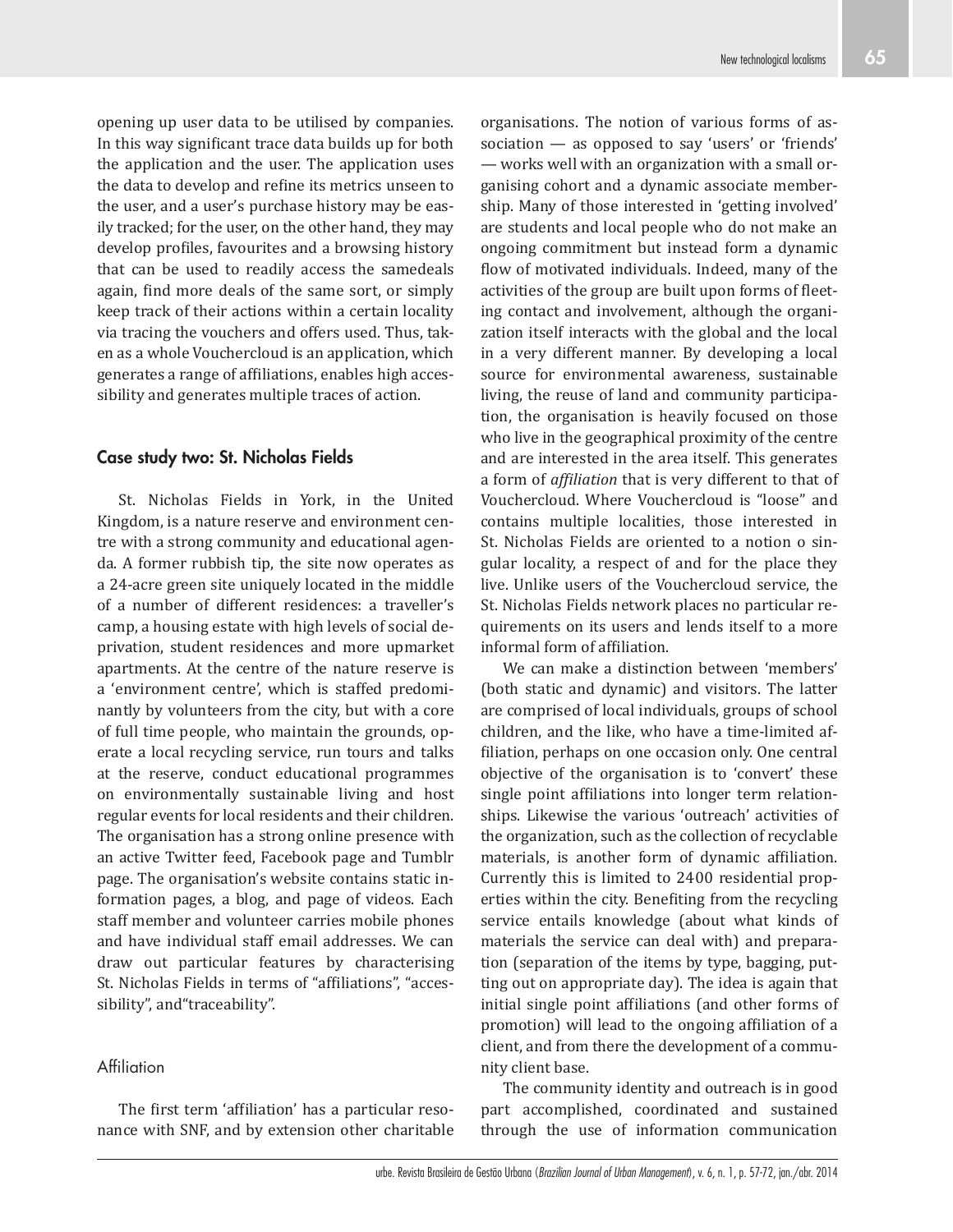technologies. For example, the core members coordinate their own activities through the use of mobile phones, while the various social media used by the members (both core and peripheral) ensure a form of informational churn, a continual performance of loose affiliations. The various ICT facilities used by St. Nicholas Fields have their own forms of affiliation in terms of hyperlinks, "friending" (on Facebook etc.), and forwarding (e.g. "retweets"). An email facility, for example, provides a means to record and qualify 'interest' (or even 'memberships'), and each of the other formats provide means to form various metrics.

There are higher levels of affiliation that are relevant to St. Nicholas Fields. The network of ecological activist has various levels, from the affiliations between ecology groups at a city and county level, to looser but more formal associations with national bodies and organisations. St. Nicholas Fields has been awarded various prizes for the services they run. They have been awarded, for example, the 'green flag' award for environmental responsible (http://greenflag.keepbritaintidy.org.) business four times. This 'recognition' becomes part of the story told about the success of the service (see below) for the national, and international audience afforded by the organisation's web site, and uses of social media.One important aspect to stress here is the relationship of the local network to global discourses of environmentalism and groups similar to St. Nicholas Fields' network across the globe. While the focus is on the activities and relationships at a local level these contribute in a very real way to the global ecological movement, which - it could be argued - is merely the conglomeration of a multitude of local groups' activities. In this way the 'local' and the 'global' are of similar scale. As Latour (2005, p. 177) says: "the macro is neither 'above' nor 'below' the interactions, but *added* to them as *another* of their connections, feeding them and feeding off them. There is no other known way *to achieve changes in relative scale*". Any sense or notion of the global is a consequence of following the traces of and transformation in networks of relationships.

By its very nature, global environmentalism and sustainability are closely related to local initiatives (HESS, 2008) and many emphasise a tension between wishes of local regions or citizens and policies of states or transnational organisations (ALBO, 2007).

Nevertheless, the connectivity of local initiatives generates their own global narratives and social life cannot be understood solely in local terms (KOFMAN; YOUNGS, 1996). This connection between wider narratives and the specifics of the local group are important to example in relation to the Habitele theory. The social group interested in St. Nicholas Fields is one connected by their geography, a strong contrast to the quotidian discourse of *mobile* and internet technologies that stress the "end of geography" and the increasing irrelevance of geographical ties to one's social network. One potentially interesting avenue for further research is whether you could call such networks geolocalization of a different sort – rather than one "master" network, the *user* instead performatively generates aspects of the local network which in turn ties into wider and broader discourses, whether intended or otherwise. Whilst there exists a "global environment of digital identities", as the Habitele study notes (BOULLIER 2011), groups such as this are specifically tying their digital identities (at least to a certain extent) to their local area rather than the global equivalents of the same campaigns and rhetoric.

#### **Accessibility**

If we turn our attention to the issue of 'accessibility' we quickly start to build a picture that contrasts with the Vouchercloud case study. The centre is, at least in theory, accessible by anyone. In practice it is those in the proximate urban households and perhaps the member of the local university who access the centre directly by visiting or indirectly through the outreach programme and events. Indeed, given the enormous amount of information on the internet, it is unsurprising that the majority of the readers of the website are people who have been drawn to it through physical contact and word of mouth. Open access of the website in many sense is besides the point; it functions for those 'in the know', and through lines of communication that extend beyond individual participants. For example, St. Nicholas Fields benefits from the attentions and interests of the student body who provide a motivated, if transient, dynamic membership and audience for the activities of the centre. The use of various forms of social media connects with this cohort, either at an individual level in through other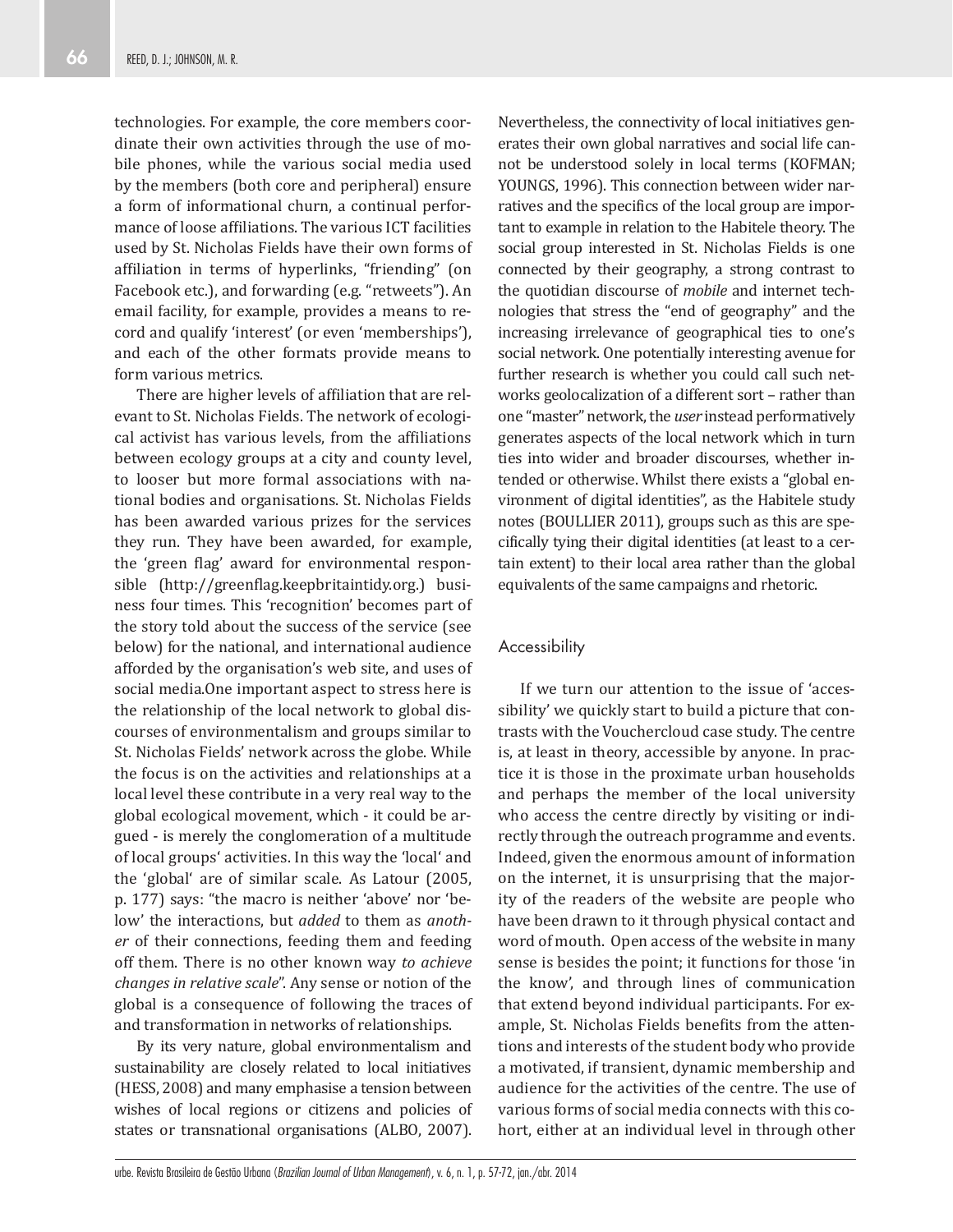activist university societies. But the simple fact of a set of relationships between student organisations and the nature reserve, the environment centre and the environment department, means that 'access' has institutional structuring.

#### **Traceability**

The forms of traceability extend across the offline and online domains with various forms of trackable connectivity. For example, as we have seen the online the centre has a flourishing emails list membership who receive monthly newsletters and the utilised social media are comprised of various traces (of 'friending' or retweeting). Offline the traces are more informal, however. There are mechanisms in place (a visitor book, various ticketing mechanisms, and the like) but the lack of accountable tie in is part of the appeal of the voluntary community group. People can 'drop in' without invitation and can take part without record.At the same time of course, the gross presence of the centre within a city means for users of the centre, the perceptual link with, and hence traceability of the organisation is unquestionable.There is also another more powerful way that the organisation has a presence in the community and that is through the various contingent stories it tells itself and those who will listen (or more particular 'read'). The web site for St. Nicholas Fields contains a page dedicated to telling the history of the nature reserve and Environment Centre:

> The earliest records of St. Nicholas Fields come from the 12th century when the land was leased to the nearby hospital of St. Nicholas. The hospital was founded in the reign of Henry I to accommodate up to forty patients, mostly suffering from leprosy. At this time the Fields were meadows, surrounded by remnants of ancient woodland. The monks of St. Nicholas Hospital probably grazed cows here to supply their community with milk and they owned a windmill which stood near the present day entrance to Tang Hall Lane (ST. NICHOLAS FIELDS, 20--).

This history tracks the uses of the area and its role as grazing land and in relation to the local church's role in battles in the English Civil War. Stone used for various buildings  $-$  including the church  $$ was reused on other construction works in the City. More recent elements include the site's transition from a place of building clay production to a rubbish tip, with the holes left behind from the excavation of the clay used to store domestic waste. In the 1970s onwards the refuse site fell into disuse (after a local campaign to have it shut down), later becoming the focus of regeneration, and then finally a protected site of natural beauty. The formation of the 'friends of St. Nicholas Fields' was one foundation stone for these developments. In addition to this geographical and archeological history, the web site contains the biography of a one particular 'friend' of the site and a local environmental activist, John Lally. On the occasion of his death, the group decided to plant a wood in his honour (and named after him). A locally made video documentary details the development of the wood, connecting the activities to the personality and wishes of the activist. This allows for a development narrative of the site and the organisation that has a 'human face'. The identity of the centre is then closely aligned with the identity of its membership. In addition to these efforts to invest the centre and site with a past, the environment centre hosts education programmes that look to the future. By creating programmes for school children, the centre aims to influence future opinion and practices.

These retrospective and prospective elements of the nature reserve and environment centre while shared informally by word of mouth amongst the membership, is materialised and written down on the web site. The technology becomes a means to form and present a text, which in turn becomes the official story of the organisation. As we can see affiliation, accessibility and traceability work in a more informal manner in this case study than in the previous case study. Indeed, as we will see in a moment it is through forms of informal localism that they function.

## **Discussion: performing new localisms**

Our discussion of the two case studies have spoken to a series of issues and ideas, which we will now develop by bringing together the two examples. In so doing we will move from a notion of local identity as something inherent in social geographical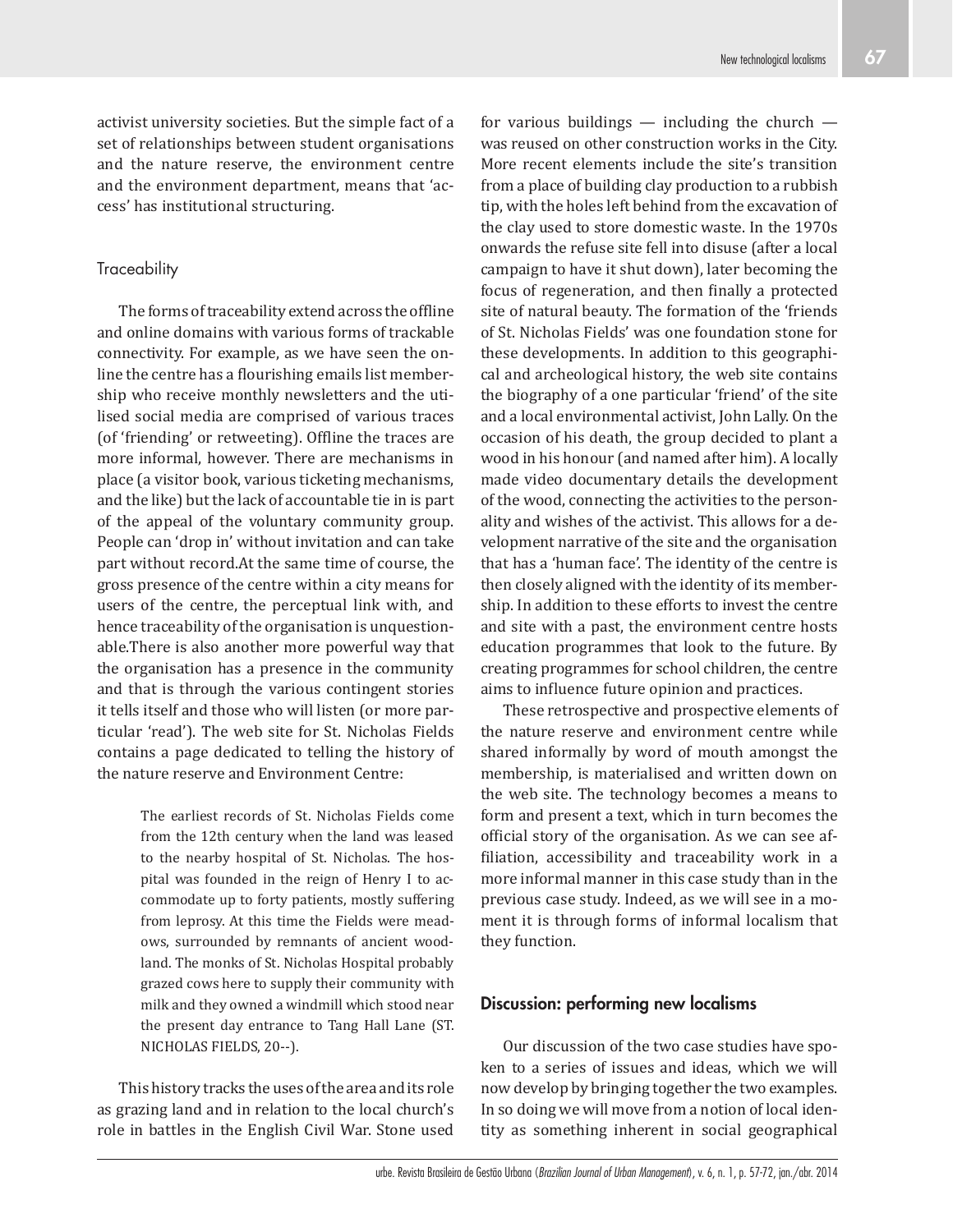spacing, to one that sees identity as the outcome of human and nonhuman agency and socio-technical practice. Such concerns are premised upon a particular understanding and formulation of the local and the global.

While traditional sociological approaches begin with society  $-$  in this case, the idea of the local — and attempt to explain its makeup, STS, and especially those aspects oriented to actor-network theory (ANT), aims to trace the connections, associations and components which collectively give rise to these phenomena. ANT is aimed at both technological or social determinism and reductionism (RADDER, 1992) and argues that our mental connections of 'social' and 'non-social' must be regularly rearranged in light of new phenomena (LATOUR, 2005, p. 6). Actor-Network Theory thus rejects the distinction in the social sciences between the 'micro' and the 'macro' of social life (what precisely ANT means by 'social life' will be further explored in the next subsection). It shuns the default explanatory power of the "context" (ASDAL, 2012); while old sociological approaches began with society and attempted to explain its makeup, ANT instead aims to trace the connections, associations and components which collectively give rise to what we traditionally designate as "society". Nor does it consider technological factors to be the most crucial, and around which social factors must fit themselves (LEE; BROWN, 1994). Where existing notions of new localism stress pre-existing localities and specific forms of the social, we instead draw upon ANT to explore the construction of these ideas of the local. Further, understanding of "the local" is an important topic for STS and social science more generally to address — Radder (1992) argues the term "local" has become the most "unclear and abused notions" in STS, and the question of "how 'local' is local?" — and how the local is constructed — must be answered before anything can be done with it.

For ANT, scale or locality in ANT is not automatically given to abstract concepts. A railroad may be local at all points, but a global reach is attained because it can shift one around the world; it forms "continuous paths" to lead from local to global, but only when each local component is 'paid' for. The trait of being "global" is not inherent but only achieved from the length of the network and the number of local components (LATOUR, 1993, p. 117). In the same way the ability to use Vouchercloud across the entire country is only possible due to the number of algorithmic localities it contains, and similarly global ecological and sustainable living movements are constructed from a multitude of sights and projects akin to St. Nicholas Fields. As part of a programme of questioning commonly held dichotomies (especially dichotomies of scale), Latour (2005) thus argues for a 'flat' appreciation of the local and the global. While simultaneously denying the primacy of either local interactions or global structures, he advocates the form of analysis we follow in this paper - one that traces the necessary networks of associations and transformations that make possible any idea of the micro and the macro. "Scale is the actor's own achievement" (LATOUR, 1993, p. 185) and any component in a network may be of any size (CALLON; LAW; RIP, 1986, p. 224).

Any sense or notion of the global is a consequence of following the traces of and transformation in networks of relationships. As an aside, Latour advocates a focus on "deliberate erasure" of the macro, at points where the global is being "painted over" as a means to identify and track those traces, "try, as an exercise, to locate places, the theaters (sic), the stages where globalisation is being painted over. You will soon realise that, in spite off so much 'globalonney', globalisation circulates along minuscule rails resulting in some glorified form of provincialism" (LATOUR, 2005, p. 190). In short, he advocates inquiry that looks to see how the global is assembled by targeting those instances where the local is a priority. Our two case studies exemplify this in distinct ways.

Each of the case studies proclaims itself as adhering to a particular side of a global/local dichotomy, whilst constructing the opposite. Vouchercloud stresses its ubiquity and national/European applicability, but can only achieve this by developing a large number of local networks and taking advantage of the personal data provided by the *individual* digital envelopes of each citizen in each locality. By contrast, St. Nicholas Fields is a predominantly local initiative, but one that contributes to international rhetorics of environmentalism and sustainability. Both combined exhibit the dynamics of a 'fluid' and 'mobile' production and performance of locality, that crucially involve an opportunity for 'local-at-adistance' or what we would call the 'distal-local'.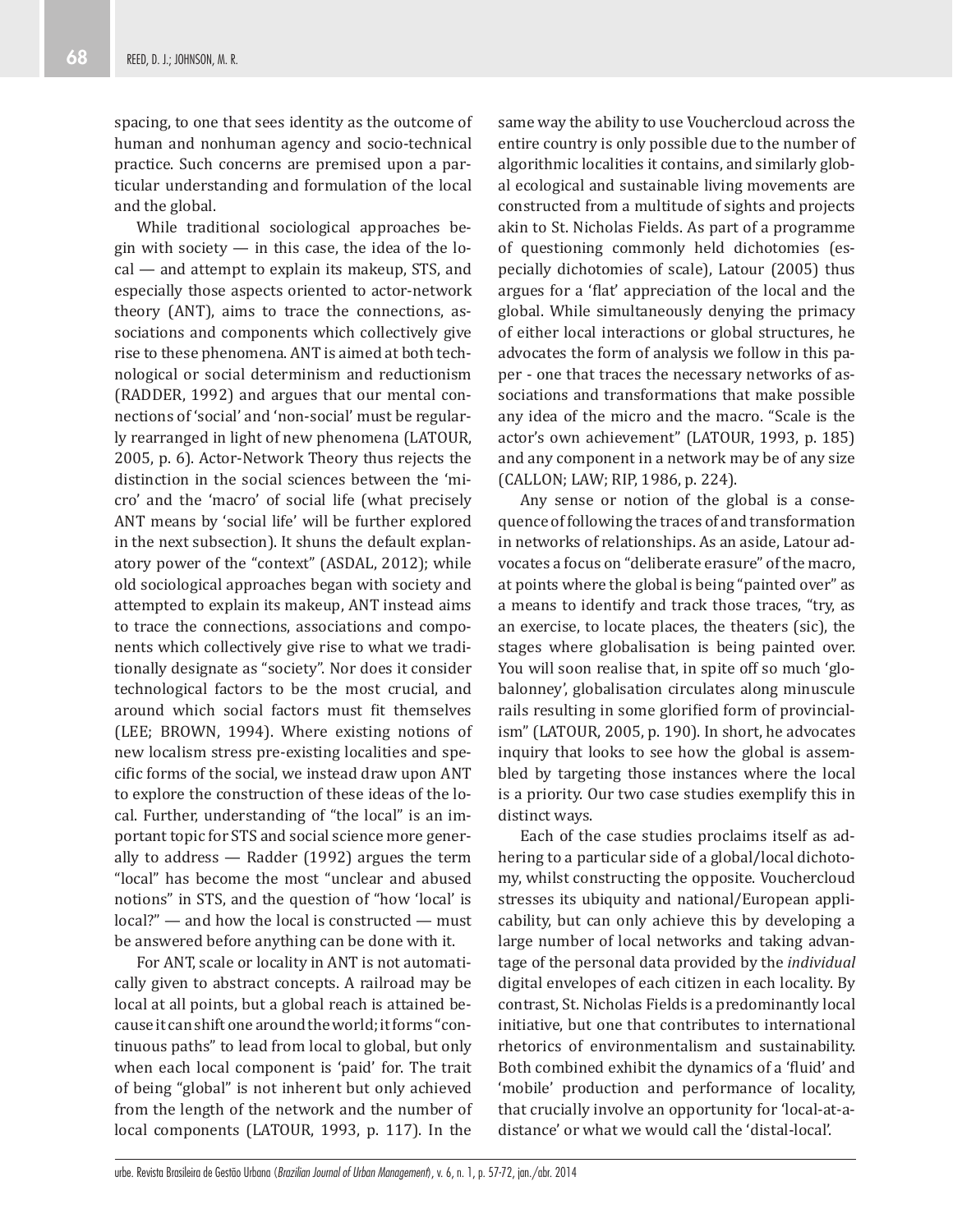The more "successful" such an application becomes, the greater the number of localities it serves and thus it becomes increasingly localised and specialised to each region. In this way the more "global" Vouchercloud's reach becomes, the more "local" it will become — which is to say, the number of different locals the service can provide will only increase. Local companies use a global service to promote their business, whilst the user accesses a global service for local deals, generating a specific kind of "glocalisation" (BECK, 2002). The global/local dichotomy is undermined and the service demonstrates its dependence upon discourses of both the global and the local. However, whilst Vouchercloud is made up of multiple localities (which form something akin to a "global" database of information), the users themselves *contribute* their data to multiple localities due to a function of many modern phones and personal devices which change their settings according to your physical location.

# **Tracing the local**

Both case studies contain multiple localities, though in different ways and with different orientations with respect to the user. Vouchercloud contains a number of different localities, tailored to cities or other geographical reasons. These are each distinct (though the companies extant in one locality may be in another) and all combine within Vouchercloud as a single unified application. By contrast, the multiple localities in St. Nicholas Fields are harder to identify, but nevertheless present. Although the website itself only refers directly to a single geographical region within York, many aspects connect to other localities. Awards on the website implicitly reference other similar projects - each likely to define itself as explicitly "local"  $-$  whilst the project is connected to global discourses of ecology and sustainability, both of which stress "the local". The 'becoming local' of the fluid and dynamic voluntary member — including students who adopt the city as their new home — is a continual process, with each person 're-finding' their own localness.

As we have seen, both case studies relate to many localities, that is, 'multiple locals'. Vouchercloud does this more overtly by allowing the user to switch between multiple algorithmically-generated

localities as a setting in the software, whilst the St. Nicholas Field is connected to a number of other similar groups via political networks, the allocation of awards, and the wider political discourse to which they contribute. These localities are not inherent properties of the physical, geographical locations described and to which they are assigned. They are rather constructed — Vouchercloud generates them according to metrics and user data, whilst St. Nicholas Fields creates an understanding of the area related to its history and the biographies of those who contribute towards it.

The form of "new localism" imagined here is a kind of localism that is not fixed to specific localities. It is one which moves from an interpretation of locality as tied to geographical location towards one which stresses the work of agency in creating localities which are *fluid*, *mobile*, potentially *distal* from those "connected" to it, and one where users of the locality are highly mobile. Locality is a form of 'work' done agentially by actors and actants within networks: users and companies, activists and supporters, softwares and algorithms. Such an understanding in turns sheds new light upon the Habitele framework and the importance of the personal digital envelope to understanding notions of "new localism".

# Human and nonhuman construction of the local

Latour (2005, p. 10) points out that non-humans are nevertheless "actors, and not simply the hapless bearers of symbolic projection". The non-human algorithms at play have significant influence on definitions of locality — which is to say, where one locality "ends" and the next begins — and also on the vouchers and offers presented and featured for each user. The data the algorithms use is in turn generated by human agency, by users downloading the application, signing up, and generating data, thus showing the recursive nature of agency for Vouchercloud. The algorithm influences user actions, and the user actions feed back into the algorithm (BEER, 2009).

By contrast, the role of agency in St. Nicholas Fields is not concerned with a recursive algorithmic construction of the local, but rather by a recursive construction of social, historical, geographical and political *meaning*. The relevance of this kind of site and the actions performed on the site are given meaning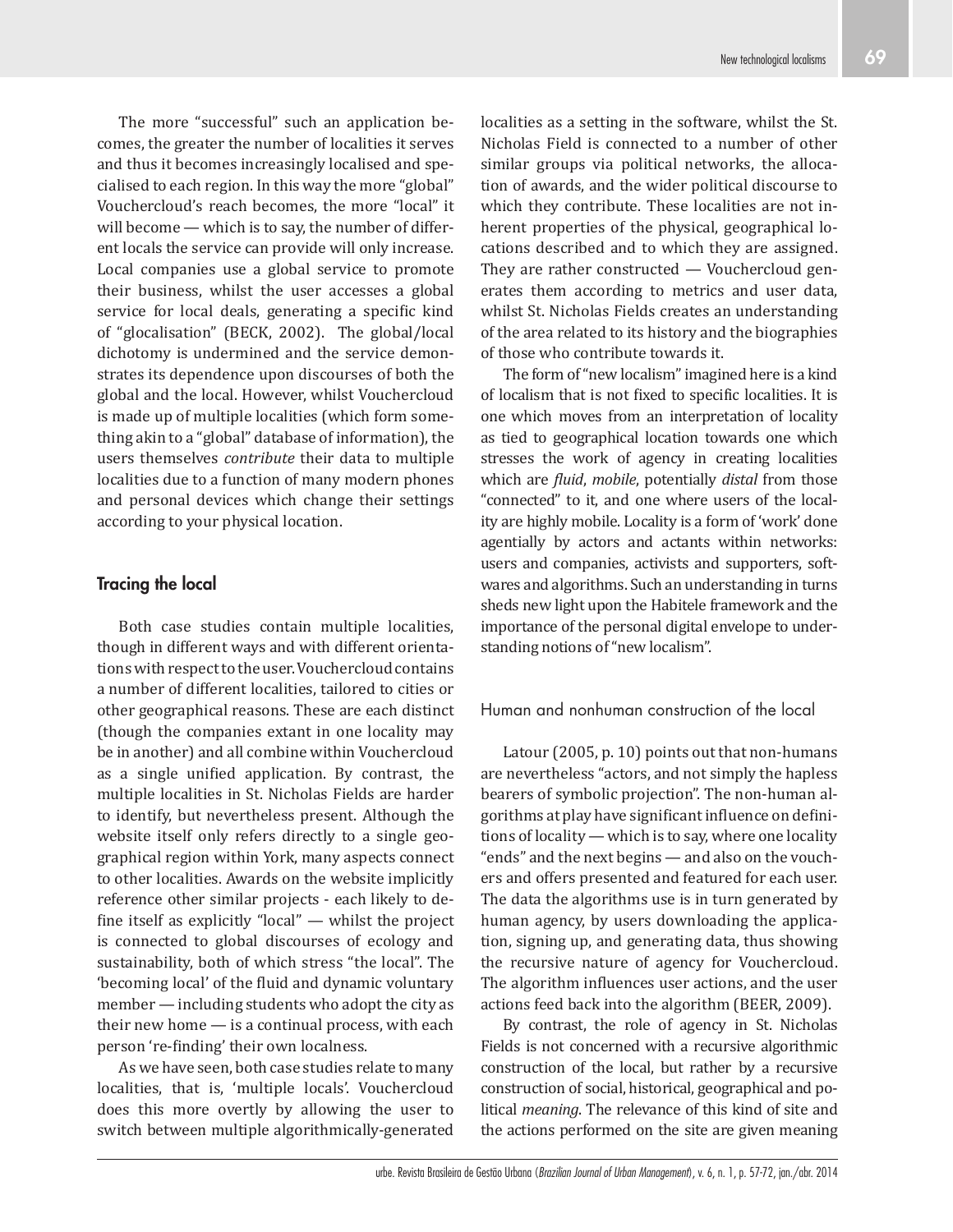by connecting them to concepts of ecology and sustainability, each of which comes with a specific set of expectations and — most importantly — is clearly tied to the local. Ideas of local action and local projects are key to both of these movements. In addition to defining the site by relevance to the local, it is also understood within a context which itself stresses the crucial role played by locality. Our case studies are presented therefore in a way that conveys their narrative potential and 'promissory' qualities — they are 'on the move'. In this sense the local and the global are not containers or contexts but discursive resources for getting stuff done — whether that be buying products or engaging with ecological politics.

In both case studies, then, 'the local' is not an essential quality of geographical space (although, such 'realities' becomes a software resource for a discourse of location) but is instead a socio-technical construct. This releases it from claims of inauthenticity, and enables its pursuit as an artefact of culturally relationality. No longer is the term grounded in consensus, nor indeed composed of a consistent and calibrated set of components, but is instead free floating, a marker of identity elevated to the status of identity. Far from an empty sign, it travels and is continually repurposed. Any future understanding of the local should be premised upon the dynamic configurational nature of technologies and organisations. That is to say, it should not be concerned to convey a static picture, but more a kinetoscopic appreciation of relational change. Localism in this sense is an incipient but achieved outcome of techno-human relations.

# **Conclusion**

This brings us full circle back to the centrality of the Habitele framework. Our analysis of these two case studies has shown that far from being stationary and unchanged, connected to single geographical locations and relevant only to those that are geographically proximate, locals are rather fluid, mobile and distal. They are fluid because they are the result of work done by involved and invested actors, not of spontaneous generation nor an inherent property of geographical place, and they are in constant flux due to recursive algorithms or the gradual and iterative creation of political and social meaning. They are mobile because they are tethered to individuals and the electronic

devices individuals take with them; in some cases this is not just due to increased access to "the local", but also by contributing to the construction of the local as in the case of Vouchercloud. They are potentially distal because geographical proximity is no longer a prerequisite for connecting with a given locality; electronic devices both enable us to move between localities by adjusting our physical place, but also by letting us connect to locales which are potentially distant from the one in which we physically find ourselves. These three understandings are tied crucially to understanding the capabilities of the personal digital envelope, and the ways in which it allows users to respond to, and help construct, multiple localities.

Reflecting back on the Habitele model, the concept of new localism speaks to the processes underlying the various hypotheses. In that, for example, 'Habitele is a personal globalization process' it is accomplished through a form performative instantiation of the distinctions between the global and the local. The contrast between the 'personal' and the 'global' in the hypothesis speaks to the potential for the individualas-global, the motility of the individual person acting through the 'digital envelope'. In this way the user may use the digital envelope to connect to distant localities, allowing the individual to attain a type of global connection previously unknown. The existence of these distant localities is one aspect of the notion, in Habitele Hypothesis 2, of "separate social worlds". As we have seen the concept of new localism and multiple locals allows for distinctive places, formed from the affordances of the digital envelope (despite its fluid and mobile character), resulting in 'distal-locals', the construction of locality at a distance.

Considering other Habitele hypotheses, it is in the 'specific and shared regime of attention' that we find the recursive constructive algorithm of Vouchercloud and the meaning-making identity work of St. Nicholas Fields. Indeed, without this shared illusion of collective longing for the local neither would survive. In a strange way it is easier to perceive the digital interface as entrance to this shared attention, but it is no less present in the concerted efforts to carve out an archaeological and biographical history for the centre, as seen in the contents of the centre's web pages. Finally the hypothesis that habitele  $-$  the personal digital envelope — is a 'new mode of privacy as shared' works well in terms of the metricisation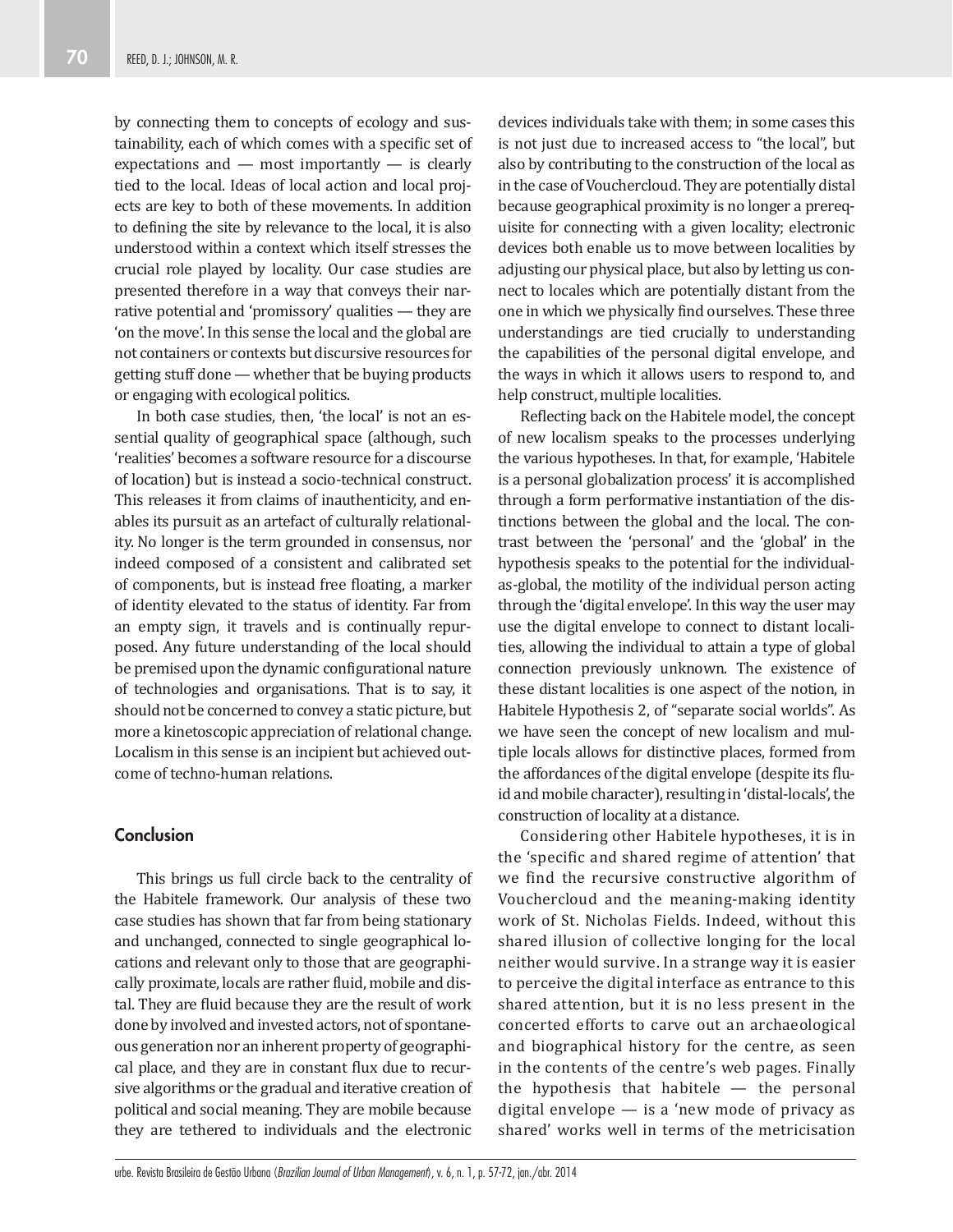of human action and interest. What were once individual moments of thrift and saving, are now a necessarily public and shared endeavour. This is only made possible by the tracing and quantification of user activity made possibly by the traces of data users leave within the system. Without this collective character Vouchercloud would not exist (due to the necessary recursive nature of the business model). Equally, St. Nicholas Fields could not become a node in the national and interaction ecology movement without a level of "openness" to the global despite its emphasis on the specific geographical locality to which it pertains. In these ways the two concepts stated at the opening of this paper become clear — the ways in which connectivity, movement and fluid identities are essential to understanding forms of new localism, and the ways in which local identity, far from being an inherent or unchanging aspect of geography, is rather constructed via agency, practice, and the metricisation of human actions.

# **References**

ALBO, G. The limits of eco-localism: scale, strategy, socialism. **Socialist Register**, v. 43, p. 337-363, 2007.

AMIN, A.; THRIFT, N. J. **Cities**: reimagining the urban. Cornwall: Polity Press, 2002.

ASDAL, K. Contexts in action: and the future of the past in STS. **Science, Technology and Human Values**, v. 37, n. 4, p. 379-403, 2012.

BECK, U. The cosmopolitan society and its enemies. **Theory, Culture & Society**, v. 19, v. 1–2, p. 17-44, 2002.

BEER, D. Power through the algorithm? Participatory web cultures and the technological unconscious. **New Media & Society**, v. 11, n. 6, p. 985-1002, 2009.

BOULLIER, D. **Habitèle. Identités numériques portables (Habitele. Wearable digital identities)**. Application to Agence Nationale De La Recherche (ANR) PROGRAMME: Sociétés Innovantes (ANR-GUI-AAP-04 – Doc Scientifique 2011), 2011.

BROWN, N.; MICHAEL, M. A sociology of expectations: retrospecting prospects and prospecting retrospects. **Technology Analysis & Strategic Management**, v. 15, n. 1, p. 3-18, 2003.

CALLON, M.; LAW, J; RIP, A. (Ed.). **Mapping the dynamics of science and technology**. London: MacMillan, 1986.

CRANG, M.; GRAHAM, S. Sentient cities ambient intelligence and the politics of urban space. **Information, Communication & Society**, v. 10, n. 6, p. 789-817, 2007.

CZAJA, S. Technology and older adults: designing for accessibility and usability. In: ASSETS — INTERNATIONAL ACM SIGACCESS CONFERENCE ON COMPUTERS AND ACCESSIBILITY, 8., 2006, Portland. **Proceedings…**  Portland: ACM, 2006.

EVANS, G. Accessibility and user needs in transport design. In: INCLUDE: INTERNATIONAL CONFERENCE ON INCLUSIVE DESIGN, 3., 2005, London. **Proceedings...**  London: Royal College of Art, 2005.

GIBSON, J. J. The theory of affordances. In: SHAW R.; BRANSFORD, J. **Perceiving, acting and knowing**. Hillsdale: Erlbaum, 1977. p. 67-82.

GRAHAM, S. D. N. Software-sorted geographies. **Progress in Human Geography**, v. 29, n. 5, p. 562-580, 2005.

GRAHAM, S.; MARVIN, S. **Splintering urbanism**: networked infrastructures, technological mobilites and the urban condition. London: Routledge, 2001.

HANNAM, K.; SHELLER, M.; URRY, J. Editorial: mobilities, immobilities and moorings. **Mobilities**, v. 1, n. 1, p. 1-22, 2006.

HESS, D. J. Localism and the environment. **Sociology Compass**, v. 2, n. 2, p. 625-638, 2008.

KOFMAN, E.; YOUNGS, G. **Globalisation**: theory and practice. London: Continuum International Publishing Group, 1996.

LATOUR, B. **We have never been modern**. New York: Harvester, 1993.

LATOUR, B. **Reassembling the social**: an introduction to actor-network-theory. Oxford; New York: Oxford University Press, 2005.

LATOUR, B. et al. The whole is always smaller than its parts': a digital test of Gabriel Tardes' monads. **The British Journal of Sociology**, v. 63, n. 4, p. 590-615, 2012.

LEE, N.; BROWN, S. Otherness and the actor network: the undiscovered content. **American Behavioural Scientist**, v. 37, n. 6, p. 772-790, 1994.